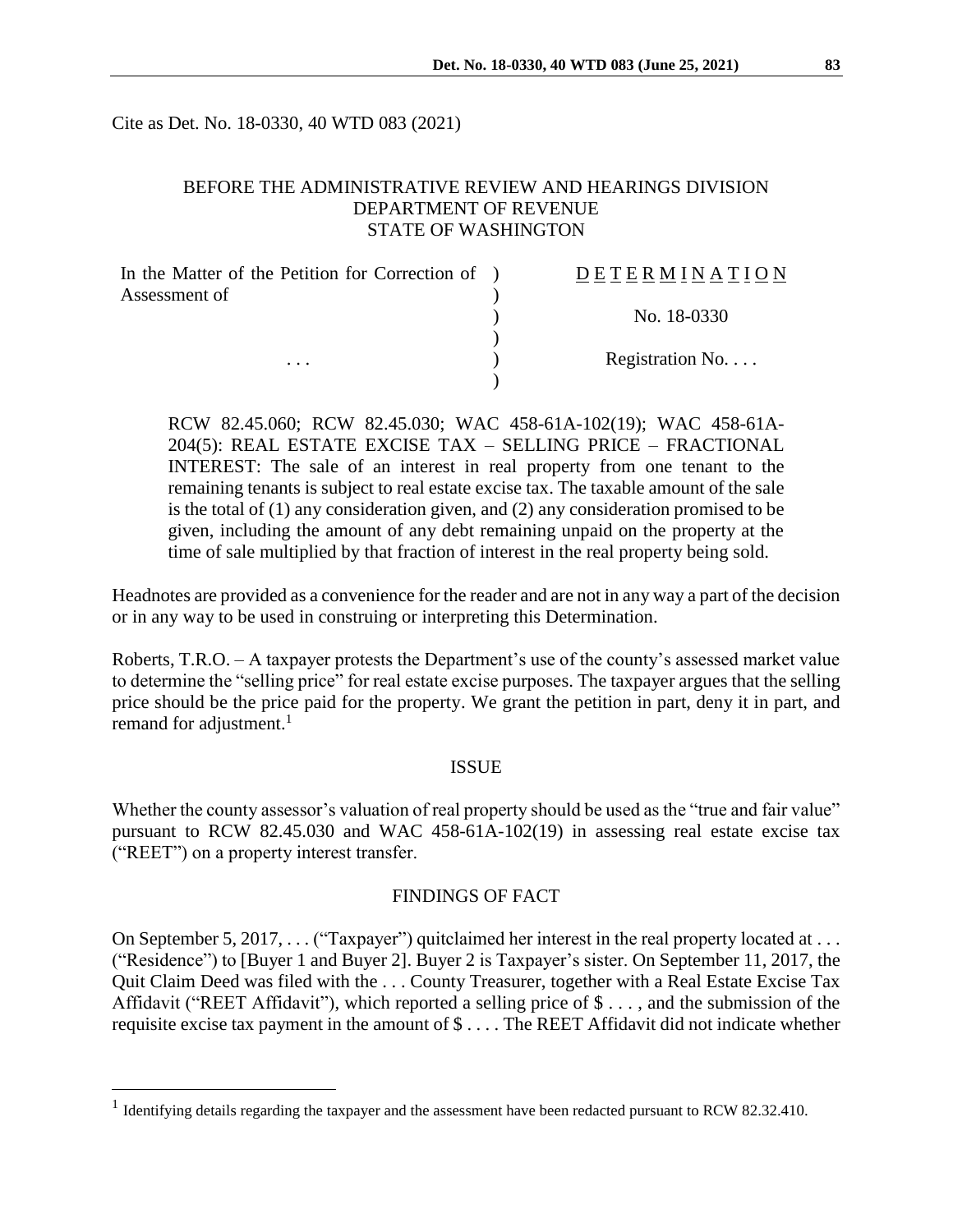the transfer of the Residence was a partial sale, or the respective ownership interests acquired by [Buyer 1 and Buyer 2].

In May 2018, the Department of Revenue's Special Programs Division ("Special Programs") conducted a review of the REET Affidavit, and determined that the selling price of the Residence was substantially lower than the \$ . . . market value assessment set forth in the county property tax rolls. To validate the sale, Special Programs requested from Taxpayer further information as to why the Residence sold for less than the assessed value.

Taxpayer provided to Special Programs a copy of the March 19, 2016 Statutory Warranty Deed, which originally conveyed the Residence to "[Taxpayer], an unmarried person, and [Buyer 1] and [Buyer 2], a married couple," in consideration for \$ . . . . The deed was recorded on March 23, 2016. The accompanying REET Affidavit, signed by Taxpayer on March 20, 2016, failed to set forth the respective ownership interests acquired by Taxpayer and [Buyer 1 and Buyer 2]. However, it was undisputed between the parties that Taxpayer held a 50% interest in the Residence while [Buyer 1 and Buyer 2] jointly held the remaining 50% interest.

Taxpayer and [Buyer 1] had jointly purchased the Residence with borrowed funds; [Buyer 2] was a non-borrowing spouse listed on the property title. During the present administrative review, Taxpayer provided a copy of an August 24, 2017 Payoff Statement from . . . and addressed to Taxpayer and [Buyer 1]. The Payoff Statement provided that, as of the September 11, 2017 closing date, the total unpaid principal balance would be  $\$\ldots$ , together with  $\$\ldots$  in interest, a \$ . . . convenience fee, and a \$ . . . recording fee, for a total amount due of \$ . . . .

Taxpayer explained that [Buyer 1 and Buyer 2] had resolved to buy out Taxpayer of her interest in Residence, threatening legal action if she refused. . . . Taxpayer finally agreed to sell her ownership interest to [Buyer 1 and Buyer 2] in exchange for her equity in the Residence. The parties calculated their equity in the Residence by acquiring three valuation estimates from local real estate agents, averaging the estimates, and subtracting the value of the mortgage. Taxpayer's 50% interest in the equity was thus calculated to be \$ . . . . As part of the property transfer agreement, [Buyer 1 and Buyer 2] refinanced the Residence into their own names and paid Taxpayer \$ . . . for her equity in the Residence.

Special Programs decided, that based on the information provided by Taxpayer, the property transfer did not constitute an arm's length transaction because the parties were family members. Special Programs additionally noted that Taxpayer failed to provide payment history information showing who was making the mortgage payments. On this basis, Special Programs determined that the true and fair value of the property was the market value assessment set forth in the county property tax rolls at the time of sale. Thus, Special Programs assessed the REET based on a sales price of \$ . . . , which was the county assessed value at the time of transfer (\$ . . .) minus the taxable amount already paid by Taxpayer (\$ . . .).

On September 6, 2018, Special Programs issued a Real Estate Excise Tax Assessment in the amount of  $\$\ldots$ , with a due date of October 8, 2018. The amount comprised  $\$\ldots$  in tax,  $\$\ldots$  in interest, and a \$ . . . assessment penalty.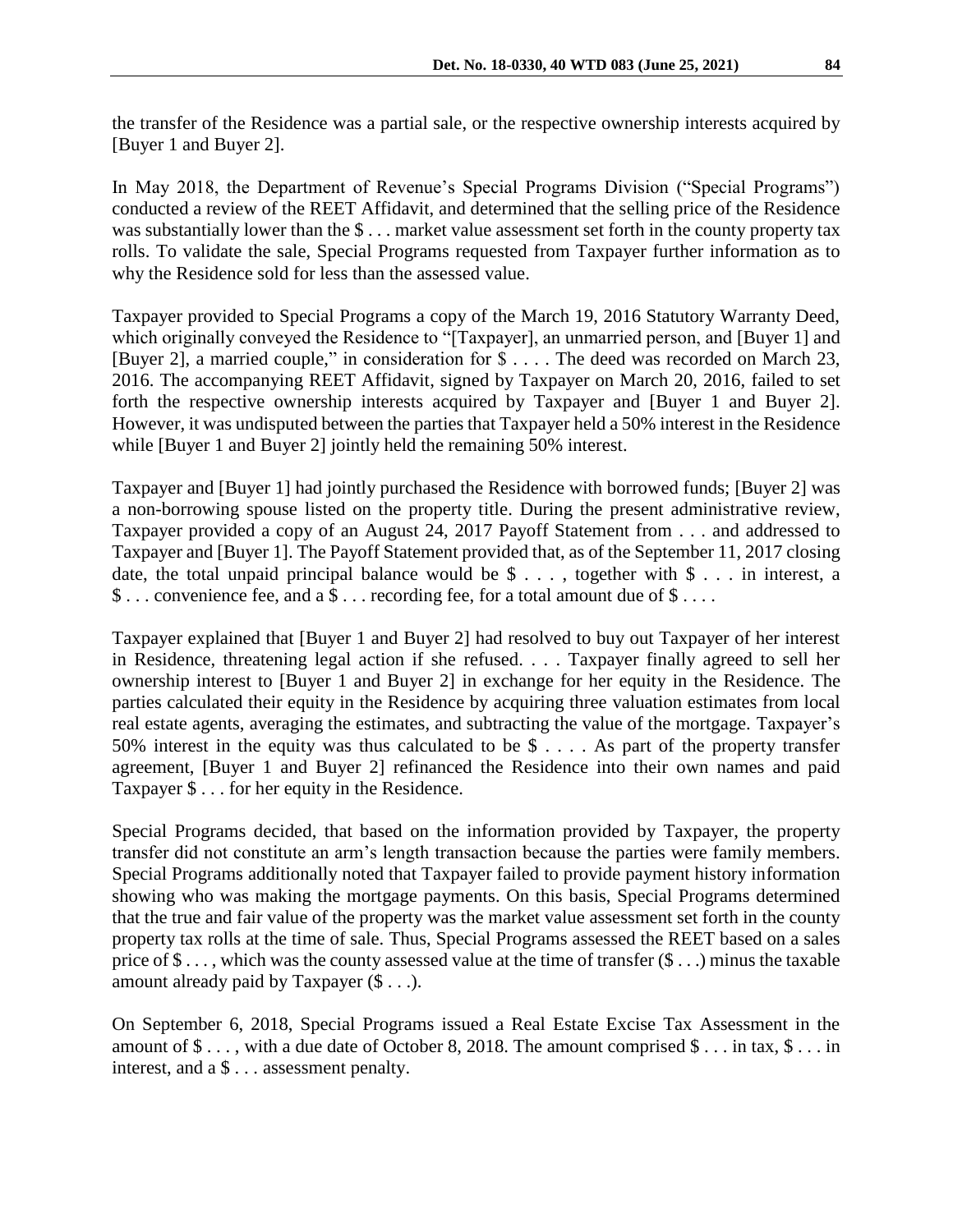On October 5, 2018, Taxpayer submitted a Review Petition with the Department, disputing the amount due. Taxpayer argues that the assessment was unfair and inequitable in light of the extenuating circumstances surrounding the ownership transfer. Taxpayer asserts that, at the most, as she only held a 50% interest in the Residence, she should only be required to pay the REET on half of the property's value.

## ANALYSIS

REET is imposed upon each sale of real property in Washington. RCW 82.45.060. The REET is the obligation of the seller. RCW 82.45.080. The term "sale" includes any conveyance, grant, assignment, quitclaim, or transfer of ownership of or title to real property for a valuable consideration. RCW 82.45.010(1).

RCW 82.45.030(1) provides that the term "selling price" means the "true and fair value of the property conveyed." A rebuttable presumption exists that the selling price is equal to the total consideration paid, or contracted to be paid, to the seller or to another person for the seller's benefit. WAC 458-61A-102(19).

The Department utilizes the market value property assessment set forth on the county property tax rolls as the selling price only where "the total consideration cannot be ascertained or true and fair value of the property . . . cannot be reasonably determined . . . ." RCW 82.45.030(4); WAC 458- 61A-102(19)(b).

"Consideration," for the purposes of REET, is defined to mean "money or anything of value, either tangible or intangible, paid or delivered, or contracted to be paid or delivered, including performance of services, in return for the transfer of real property." WAC 458-61A-102(2). The term "consideration" also includes "the amount of any lien, mortgage, contract indebtedness, or other encumbrance, given to secure the purchase price, or any part thereof, or remaining unpaid on the property at the time of sale." *Id*. For example, consideration includes "the assumption of an underlying debt on the property by the buyer at the time of transfer." WAC 458-61A-102(2)(b).<sup>2</sup>

WAC 458-61A-204 is the administrative rule regarding tenants in common and joint tenants. It explains the measure of tax as follows:

The sale of an interest in real property from one or more joint tenants or tenants in common to remaining tenants or to a third party is a taxable transaction. The taxable amount of the sale is the total of the following:

(a) Any consideration given; and

 $\overline{a}$ 

(b) Any consideration promised to be given, including the amount of any debt remaining unpaid on the property at the time of sale multiplied by that fraction of interest in the real property being sold.

 $2$  WAC 458-61A-103(1) additionally states that REET "applies to transfers of real property when the grantee relieves the grantor from an underlying debt on the property or makes payments on the grantor's debt." *See also* WAC 458-61A-201(3); Det. No. 11-0026, 31 WTD 78 (2012).